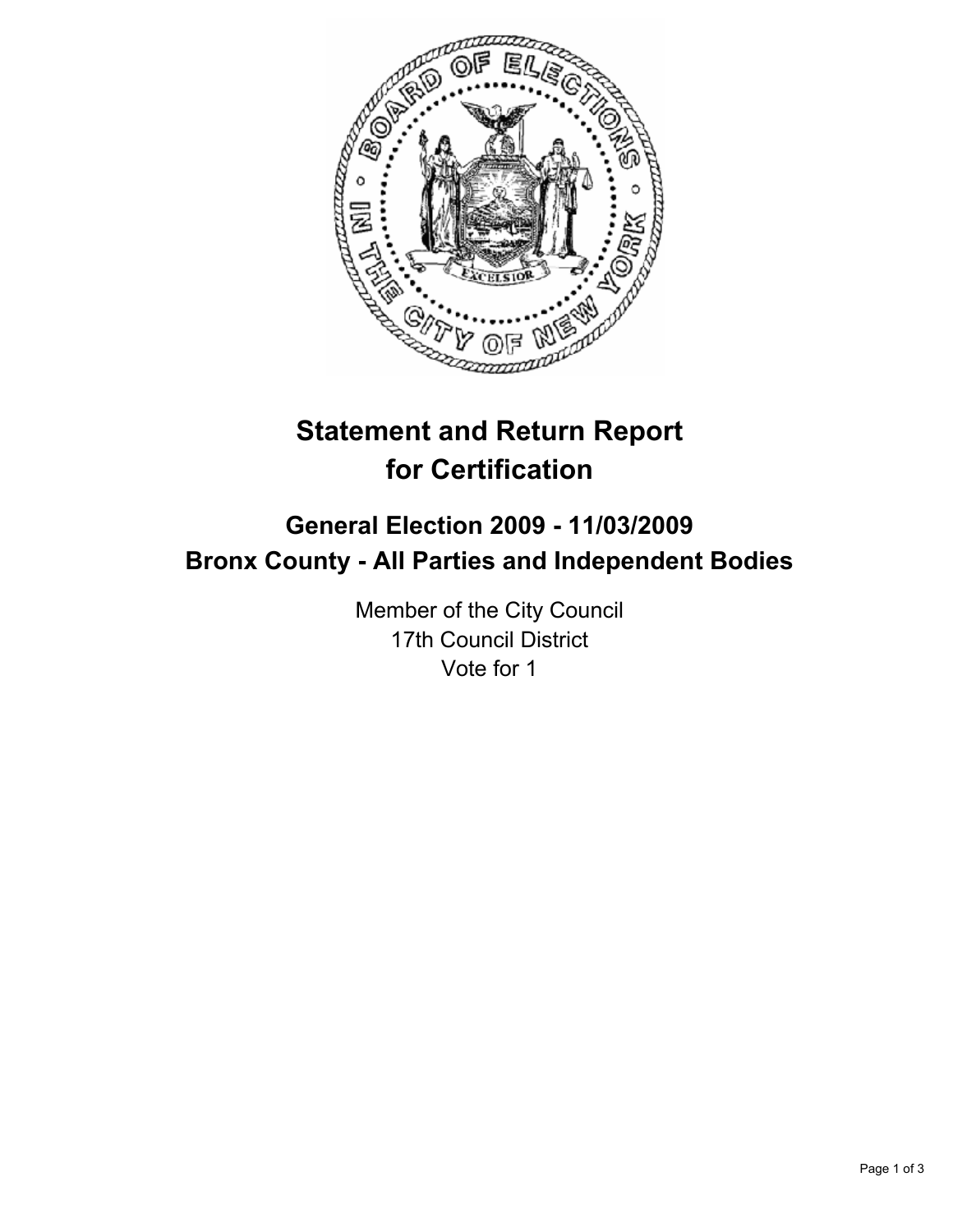

## **Assembly District 77**

| PUBLIC COUNTER                       | 1,390 |
|--------------------------------------|-------|
| <b>EMERGENCY</b>                     | 0     |
| ABSENTEE/MILITARY                    | 24    |
| <b>AFFIDAVIT</b>                     | 15    |
| <b>Total Ballots</b>                 | 1,429 |
| MARIA DEL CARMEN ARROYO (DEMOCRATIC) | 911   |
| ROBERT GOODMAN (CONSERVATIVE)        | 40    |
| <b>Total Votes</b>                   | 951   |
| Unrecorded                           | 478   |

## **Assembly District 79**

| PUBLIC COUNTER                       | 2,416 |
|--------------------------------------|-------|
| <b>EMERGENCY</b>                     | 12    |
| ABSENTEE/MILITARY                    | 22    |
| AFFIDAVIT                            | 20    |
| <b>Total Ballots</b>                 | 2,470 |
| MARIA DEL CARMEN ARROYO (DEMOCRATIC) | 1,546 |
| ROBERT GOODMAN (CONSERVATIVE)        | 35    |
| <b>Total Votes</b>                   | 1,581 |
| Unrecorded                           | 889   |

#### **Assembly District 84**

| PUBLIC COUNTER                       | 8,450 |
|--------------------------------------|-------|
| <b>EMERGENCY</b>                     | 48    |
| ABSENTEE/MILITARY                    | 62    |
| <b>AFFIDAVIT</b>                     | 119   |
| <b>Total Ballots</b>                 | 8,679 |
| MARIA DEL CARMEN ARROYO (DEMOCRATIC) | 5,317 |
| ROBERT GOODMAN (CONSERVATIVE)        | 190   |
| WILLIAM DELOATCH (WRITE-IN)          |       |
| <b>Total Votes</b>                   | 5,508 |
| Unrecorded                           | 3.171 |

## **Assembly District 85**

| PUBLIC COUNTER                       | 4,396 |
|--------------------------------------|-------|
| <b>EMERGENCY</b>                     | 5     |
| ABSENTEE/MILITARY                    | 39    |
| <b>AFFIDAVIT</b>                     | 54    |
| <b>Total Ballots</b>                 | 4,494 |
| MARIA DEL CARMEN ARROYO (DEMOCRATIC) | 2,811 |
| ROBERT GOODMAN (CONSERVATIVE)        | 82    |
| DANIEL ZUGER (WRITE-IN)              |       |
| <b>Total Votes</b>                   | 2,894 |
| Unrecorded                           | 1.600 |